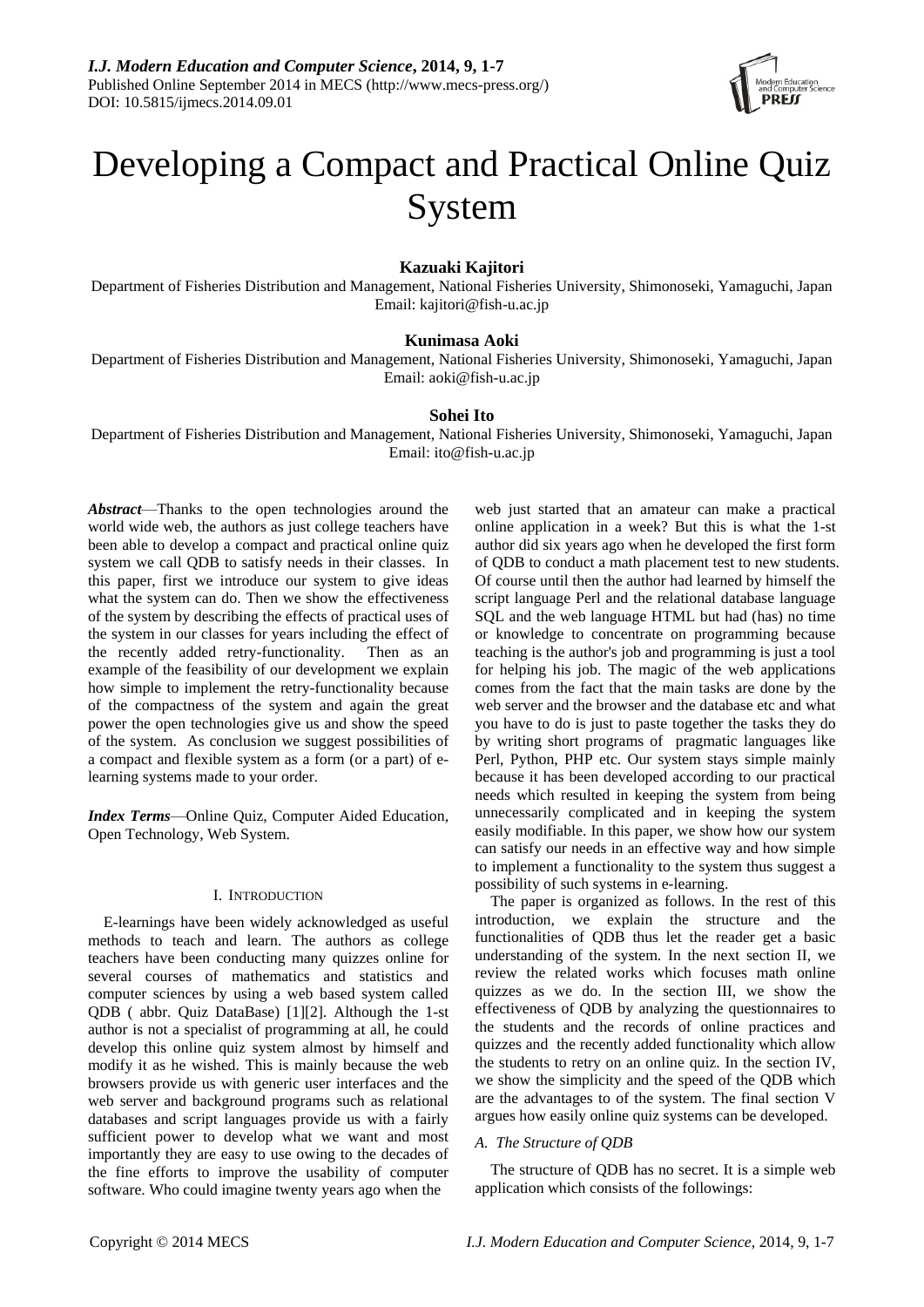- **Web browser** as the user interface
- **Apache web server** to be in charge of communications between clients and the server
- **MySQL database** to store problems and quizzes and records of conducted quizzes etc.
- **LaTex to MathML transformation program**  written in Perl
- **Maxima** to evaluate (auto-scoring) student's answers
- **Perl scripts** to make use of the players above
- **Javascript** to implement some GUI interfaces

All software we use in QDB are open source and Apache and MySQL are popular web server and relational database. Among web browsers, we usually use Firefox because we rely on MathML to display mathematical equations on screen and Firefox can render MathML and display equations quite well. MathML is a markup language for math equations recommended by W3C and provides a much needed foundation for the inclusion of mathematical expressions in web pages. There are other methods of including math equations in web pages but the reason why we chose MathML is that MathML can put html input boxes in an equation. In QDB, equations should be able to include html input boxes because most problems QDB deals with are fill-inblank questions and it should be better to have input boxes inside the equations (see Fig.1 problem 2) than to have them outside of the equations.

Maxima is an open source computer algebra system which can evaluate the validity of an equation in the form the correct answer  $=$  the student's answer thus can evaluate student's answers. Perl we use as our web script language can also evaluate student's answers in a similar form  $(=$  = instead of =) but Perl doesn't care much about the preciseness of rational numbers calculations maybe because of the floating point number system. We can use both Maxima and Perl to evaluate student's answers. For speed, we can choose Perl and for functionalities, we can choose Maxima.

The only lines of code of the system the author had to write were those of web scripts in Perl which now are just about 2600 lines altogether. The rest are provided free and ready to use.

For running QDB, we use just one server with CPU Xeon 3.0MHz and Memory 2GB run by Linux Fedora 10 which has been proved quite enough to serve at most 120 students at a time through 100 BASE-T LAN.

Javascript is used to reorder problems and categories of problems displayed on screen (as in Fig.3) by drag and drop operations of a mouse and to display math equations in the course.

## *B. The Functionalities of QDB*

What QDB can do are the followings:

 Teachers can make problems (or questions for questionnaire) and quizzes which consist of those problems and register them.

- $\triangleright$  A problem to be solved online should be a fill-in-blank type if the examiner wants the student's answer evaluated automatically.
- $\triangleright$  A quiz consists of problems and can be an online quiz or a printed quiz.
- $\triangleright$  An online quiz can be an exam or a questionnaire or an exercise.
- $\triangleright$  A link to an online quiz entry page can be generated and set at the site of QDB.
- $\triangleright$  A PDF or LaTeX source of a page of a quiz can be generated and can be used for a paper exam.
- Students can take an online exam or answer a questionnaire or do an online exercise through network.
	- $\triangleright$  Students can do online exercises in their home on a networked PC or a Smart Phone in which a browser with MathML support is available.
	- $\triangleright$  If students are stucked in solving a problem during an online exercise, then they can refer a hint or a related problem with an answer by a 'hint' buttpon or a 'sample' button on an exercise page.
	- $\triangleright$  If students are asked to input an answer in the Maxima's way, then students can check their inputs ( see Fig.1 and explanations for it).

Teacher's accesses to administration pages of QDB require a login for securities and student's accesses to exercise pages require a login for storing student's history to display what has been done on exercises (see Fig.1 and Fig.2).

In Fig.1 and Fig.2 and Fig.3, we show some visual images of QDB interfaces to give the reader more concrete understandings of QDB.

Fig.1 is a PC screen of an online quiz (made for a demonstration consisting of two problems) in which the examinee is checking the well-formedness of the equation in the answer box and whether the equation is what he/she intended by pushing 'Check your equation' link. If the student's input is well-formed equation in the Maxima's way, then the image of the equation is displayed on a small window (as in Fig.1) and if not, then QDB displays a warning.

After a student taking an online exam of QDB finishes the exam, he/she pushes the submit button (one below left in Fig.1) and he/she will immediately get his/her score. Fig.2 below is a Smart Phone screen showing all the problems in an exercise (made for a demonstration consisting of one problem) were done with a congratulation message on top.

Fig.3 is a partial view of an adminitrator's page in which teachers can make, edit and delete problems. Each problem is shown in a line in which there are from the left, the problem id number and the title (the equation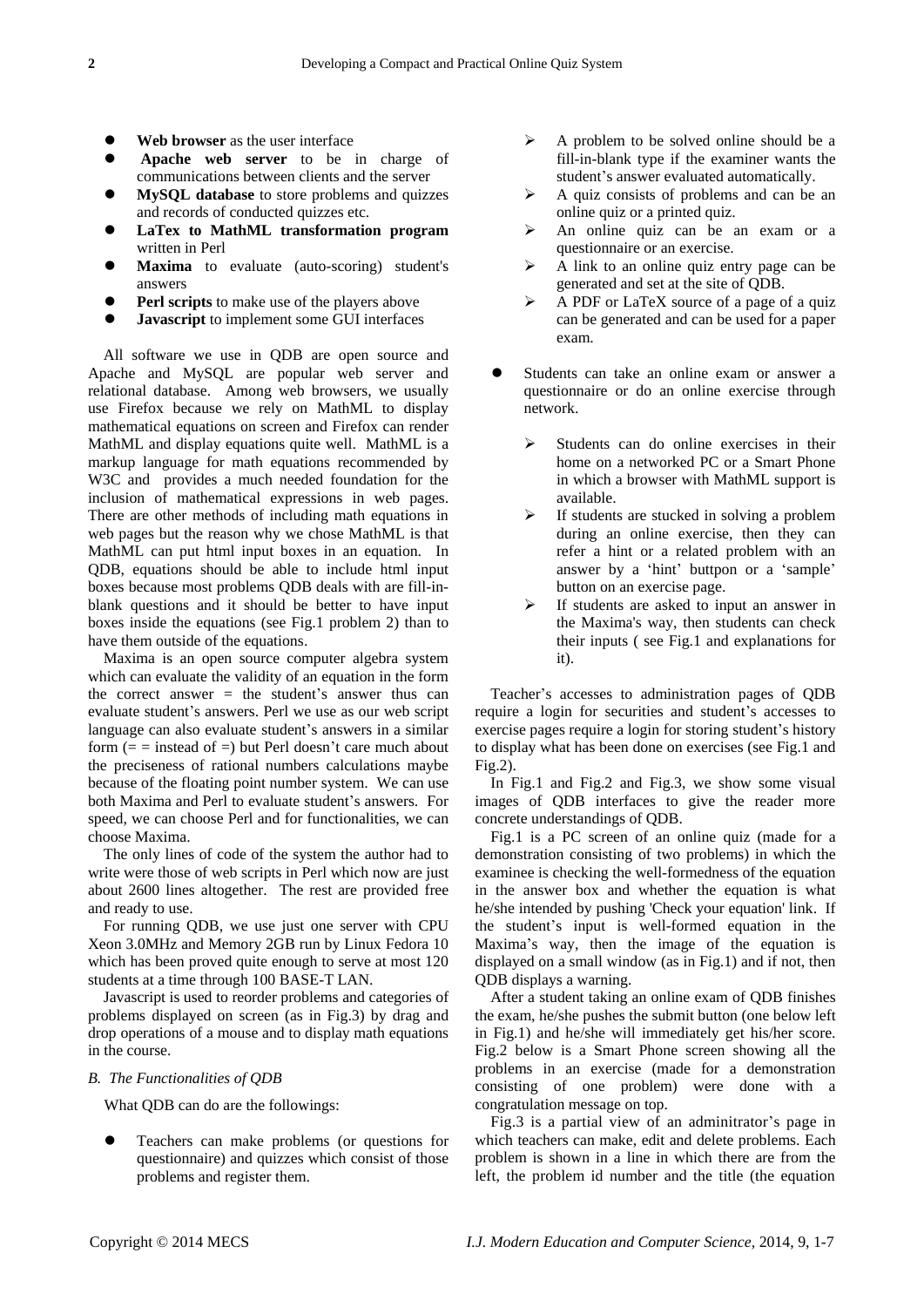involved with the problem in Fig.3) and the update copy delete buttons and the quiz id numbers which uses the problem. The expression [maxima] in the title means that the problem is evaluated by Maxima. The problem without this expression is evaluated by Perl. The copy button is used when we want to make a similar problem. The blue characters represent links to the problem and the quizzes that it occurs. A problem which occurs in an online exam (not an exercise) cannot be deleted and so the delete button is not shown.

| QUIZ for IJMECS - Mozilla Firefox $- \Box \times$<br>$ck - Mozilla Firefox - ax$                             |
|--------------------------------------------------------------------------------------------------------------|
| $8x(x^2+1)^3$ QUIZ for IJMECS                                                                                |
| Please input your student ID (6 digits) in the ID box. After you answer the<br>questions push submit button. |
| Student ID 999999                                                                                            |
| 1.                                                                                                           |
| $((x^{2}+1)^{4})^{7} = 8*x*x^{2}+10^{3}$<br>Check your equation                                              |
| 2.<br>$(xe^{-7x})^{\prime} = ((1 - 4 x)e^{-4})$                                                              |
| <b>Submit</b>                                                                                                |

Fig.1 : A view of an online examination on PC screen



Fig. 2 : A view of an exercise on Smart Phone screen



Fig. 3 : A partial view of an administrator's page to make and edit and delete problems

#### II. RELATED WORKS

There are many online quiz systems around. We review here recent activities of developments and practices of online quiz systems which focuses on math quizzes as we do.

Anderson [3] suggests teachers in STEM (Science, Technology, Engineering and Mathematics) fields to use the right tools for e-learning which include math equation editors and real time communication tools. She showed fine examples of students' comunications with their presentations of math equations using these tools. The paper suggests the possibilities of math communications (if not real time) online that could help students do online exercises with assistance from teachers and other students.

Many universities now use online math placement examinations like we have been doing these years. Placement tests are evidently suitable for conducting online because the results are not so serious. The Department of Mathematics at the University of California, Barkley has begun an Online Calculus Diagnostic Placement Examination Project [4] to help UCB undergraduates choose between the various courses offered in the Mathematics Department. UCB is now providing an online undergraduate placement exam of multiple choice questions and plan to correlate performance on this exam with performance in their courses. The exam site seems to be a simple PHP site.

Major LMSs (Learning Management Systems) like BlackBoard, WebCT, and Moodle have online quiz functionalities. Moodle [5] is an open source LMS which is a web application written in PHP and backed by MySQL or PostgreSQL. Moodle has online quiz functionalities in which quizzes are classified into Moodle qtypes. Among those qtypes we would like to focus on Stack 3.0 [6], an open source math quiz system, because of its innovativeness for math tests. Stack can be used by adding it to Moodle as a Moodle qtype module. Stack uses the computer algebra system Maxima to evaluate complex mathematical equations in student's answers. QDB had used Perl to evaluate student's answers on online quizzes. But because our policy of developing QDB is to exploit the strong power of open technologies, QDB followed Stack to utilize Maxima's versatile applicability to math equations for auto-scoring student's answers. But still QDB uses Perl for evaluating simpler answers for speed. Stack also inspires us by its ability to evaluate partially correct answers which QDB still lacks. In Stack a teacher can give a partial score to a partially correct answer by using the so-called potential response tree. The potential response tree is a quite elaborate mechanism which people might find difficult to understand. But partial scoring is definitely a necessary function for evaluations of relatively complex problems with many points to be evaluated. For students to write mathematical equations, Stack adopted Maxima's way of writing equations. For example, see Fig.1, or Maxima writes the equation (1)

$$
\frac{\sqrt{x}\sin x}{1+x^2} \tag{1}
$$

as the character string: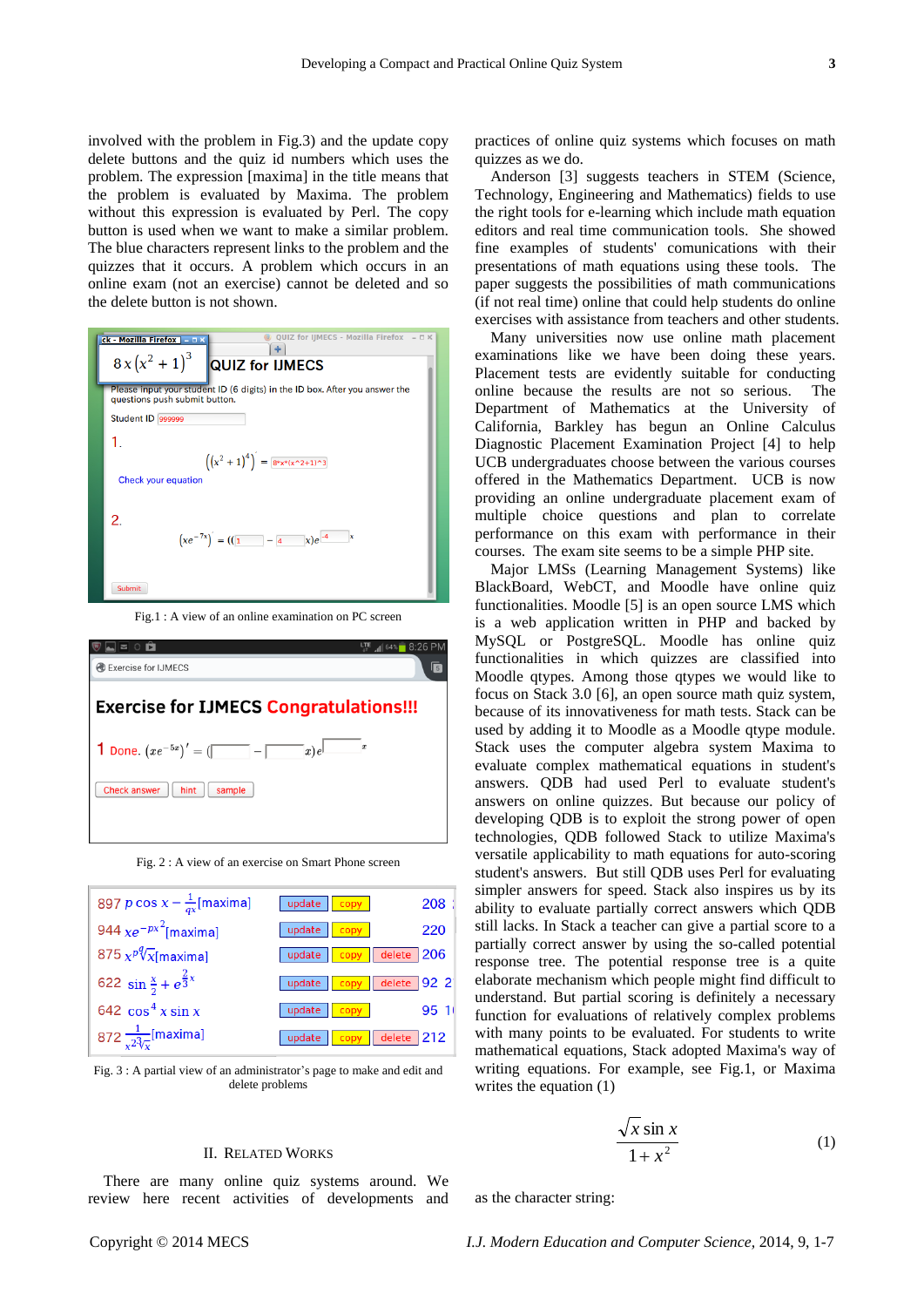#### $(sqrt(x)*sin(x)) / (1+x^2).$

The Maxima's way of writing equations is fairly common among computer languages and applications. But it is not an easy task for students without experiences of this kind of type settings to input their answers in the Maxima's way. QDB uses the Maxima's way of writing equations only for experimental purposes because a main purpose of QDB is conducting examinations which affect the grades of students and we think that our students are not accustomed to write equations in the Maxima's way. Thus compared to QDB, Stack is of a research oriented nature and aims at higher ideals for math online quizzes. QDB has been developed so that it satisfies daily needs of our classes and so of a quite practical nature. But both uses today's open technologies to realize their needs or ideas.

Mobile learning has its place in e-learning as our QDB can be used on a smart phone. Tafekci et. al. [7] developed a mobile exam system emphasizing its ubiquity. The system is written in ASP.NET and AJAX with MySQL. Some usability tests were done to conclude the effectiveness of the system.

As we came to use Maxima in QDB, the use of Open Source applications on the high level like Maxima, Octave, Scilab, R, etc have gained considerable attention in science and engineering education in different fields of various disciplines across the globe [8]. In the future, more and more intelligent functionalities will be expected in e-learning systems and we acknowledge the importance of open source technologies in higher level math related applications therewith.

#### III. EFFECTIVENESS OF QDB

The effectiveness of QDB will be shown on the basis of practical uses in the authors' classes. We have conducted more than a hundred online quizzes in classrooms for 6 years using QDB and had no accidents which delayed the exams or caused the results of exams invalid.

## *A. Student Questionnares and Quiz records*

The authors conducted two questionnaires on online quizzes of QDB in Calculus classes [1][2]. We summarize here how students respond to the two questionnaires (we cite them as 1st and 2nd) in Table 1. 216 students answered the 1st and 212 students the 2nd. The questions ask how good the QDB is for the point concerned. The highest evaluation answer is assigned the score 5 and the lowest 1. While the questions were asked in Japanese, we translate them into English in Table 1.

Table 1. Summary of the two questionnaires on QDB

| Question                                                                                                                           | Avg  |
|------------------------------------------------------------------------------------------------------------------------------------|------|
| Q1. Didn't you have any difficulties to choose<br>Firefox as the browser during the online<br>exams in classrooms?                 | 3.71 |
| $Q2^*$ . Didn't you have any difficulties to input<br>your answers into the answer boxes during the<br>online exams in classrooms? | 3.61 |
| Q3. Didn't you have any difficulties in process<br>between the quiz submission and the score<br>check?                             | 3.83 |
| Q4. How good is it to get your score of an<br>online exam immediately after you submit<br>your answers?                            | 4.53 |
| Q5*. Did the online exams motivate your<br>learning?                                                                               | 3.89 |
| Q6**. How good is it to collate your online<br>exam answer with the correct answer after the<br>exam?                              | 4.39 |
| Q7 <sup>**</sup> . How good is it to see the congratulation<br>message when you finish an online exercise?                         | 4.14 |
| Q8**. Did hints and samples help you?                                                                                              | 4.00 |

\* indicates the question is in the 1st questionnaire.

\*\* indicates the common questions of the two questionnaires for which the Avg. shows the total average of the two questionnaires.

Non-marked questions are only in the 2nd questionnaire.

The most popular functionality of QDB is the instant scoring of the exams (Q4) which helps teachers a lot too and seems the most successful functionality of online tests in general. Relatively high average scores of the questions Q6,7,8 are the results of the improvements which correspond to the feedbacks from students and our experiences.

The questions Q1,2 show the negative aspects of the system. As many researchers of e-learning admit ([7][9] for example), computer literacy is the key for the success of online systems and human communications help the systems working a lot which in fact we found in our experiences in QDB. This implies the needs of more intelligent supports of the system when no human supporters exist since autonomous learning of students is important ([10] shows the importance of such autonomous learning in Engineering, for example) .

For online exercises we compared the improvements of the scores of the quizzes from the scores of the placement test between the Calculus students who used the online exercises more than 40 times and the students which did not use the online exercises. The number of uses of the online exercises are counted by the login records of the online exercises. The scores of the quizzes are represented by the average of the two quizzes. Fig. 4 shows the differences between the two groups. We can see that the regression lines distinguish the two groups.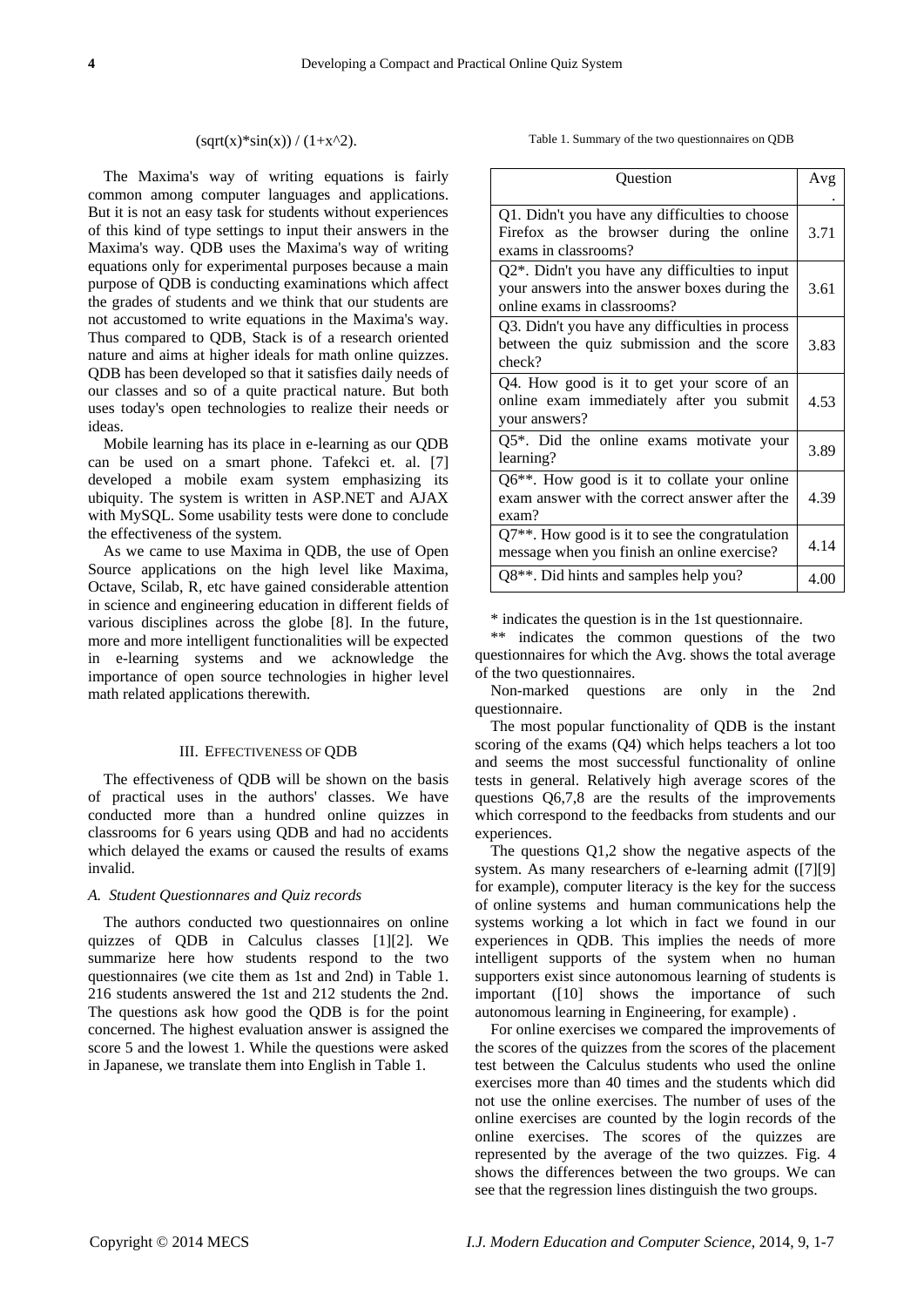

Fig 4. The relationships between the scores of quizzes and the scores of the placement for the two groups

Blue are the group with more than 40 times usage of the online exercises. Red are the group with no usage of the online exercises.

The averages of the differences of the scores of the quizzes from the scores of the placement are calculated for the two groups: 0.51 for the group using the online exercises more than 40 times and -22.5 for the group not using the online exercises. If we regard the two groups as statistical samples from populations, then we can test the significance of the difference of the two averages by Welch's t-test which results in that the P value is just 2.86E-9.

## *B. Effects of Retry on Online exams*

When a teacher registers an online exam in QDB, he has an option to make the exam to be retried (namaly, a student can correct the wrong answers after he/she submits the exam). Of course, the instant evaluation functionality specific to an online exam make this retry functionality possible. We show by a case study the effectiveness of the combination of these two online merits.

In Linear Algebra class 2013, the first author conducted three quizzes during the semester in each of which he allowed the students to retry. We set QDB so that students are allowed to retry just once. Table 2 shows the results. Each line in the table represents the scores of a student in the class and a blank cell means he/she did not take (or retry) the quiz.

Table 2. Results of Retry in Quizzes

| Quiz1           |              | Quiz 2           |              | Quiz 3          |              |
|-----------------|--------------|------------------|--------------|-----------------|--------------|
| 1 <sup>st</sup> | <b>Retry</b> | 1 <sup>st</sup>  | <b>Retry</b> | 1 <sup>st</sup> | <b>Retry</b> |
| 71.4            | 85.7         | 100              |              | 40              | 40           |
| $100.0\,$       |              | 25               | 25           | $80\,$          | $100\,$      |
| $100.0\,$       |              | 100              |              |                 |              |
| 71.4            |              | $100\,$          |              | $20\,$          | 60           |
|                 |              | $\boldsymbol{0}$ |              | 60              | 100          |
| 71.4            | 85.7         | $25\,$           | 25           | $80\,$          | 100          |
| 100.0           |              | $\boldsymbol{0}$ |              | $80\,$          | $100\,$      |
| 85.7            | $100.0\,$    | $100\,$          |              | $100\,$         |              |
| 71.4            | 85.7         | 75               | 75           | $80\,$          | $100\,$      |
| 71.4            | 100.0        | 25               | 25           | $80\,$          |              |
| 57.1            | 71.4         | $\boldsymbol{0}$ | $\mathbf{0}$ | $80\,$          | $80\,$       |
| $100.0\,$       |              | $100\,$          |              | $100\,$         |              |
| 28.6            | 57.1         | $\boldsymbol{0}$ |              | $80\,$          | 100          |
| 100.0           |              | 100              |              | $80\,$          | $100\,$      |
| 100.0           |              | 100              |              | $100\,$         |              |
| 100.0           |              | 75               | 75           | 60              | $80\,$       |
| $100.0\,$       |              | 75               | $75\,$       | $100\,$         |              |
| 28.6            | 28.6         | $75\,$           | 100          | $100\,$         |              |
| $100.0\,$       |              | $25\,$           |              | $60\,$          |              |
| 85.7            | $100.0\,$    | 25               |              | $100\,$         | $100\,$      |
| 85.7            | $100.0\,$    | 100              |              | $100\,$         |              |
| 85.7            | 100.0        | 75               | $100\,$      | $80\,$          | 100          |
| $100.0\,$       | $100.0\,$    | $75\,$           | 75           | $100\,$         | $100\,$      |
|                 |              | 75               | $100\,$      | 60              | 100          |
| $100.0\,$       |              | 50               |              | $80\,$          | $100\,$      |
| 28.6            | 57.1         | $25\,$           | $50\,$       | $100\,$         |              |
| 71.4            | 100.0        | $\boldsymbol{0}$ | 25           | $40\,$          | 40           |
| $\bf 80.6$      | 89.7         | 56.5             | 61.1         | 78.5            | 90.0         |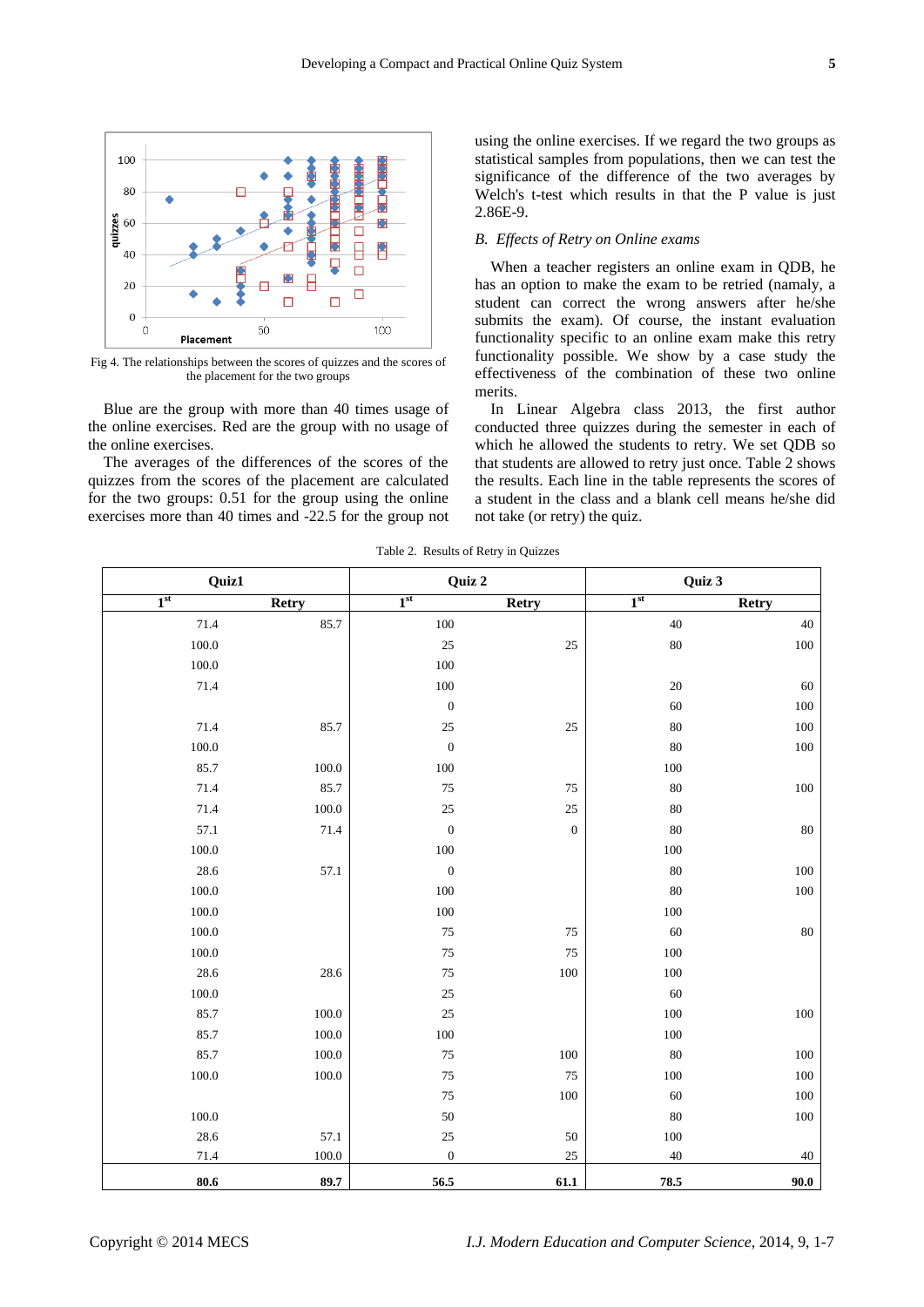### The figures are the percentages of correct answers.

1st means the first attempt. The bottom row shows the averages of the class (the averages of Retry mean the averages of the class after Retry).

Significant improvements of the scores can be observed by comparing the class averages of the 1st attempts and the class averages after the retries. Retry not only improves students' scores but also compensates for the lack of partial scoring functionality in QDB by providing students with chances to correct a few errors in multiple answer boxes in a problem (if they can't correct, the score for the problem is zero) etc.

#### IV. SIMPLICITY AND SPEED OF QDB

As we said before, the maintainable part of QDB is just 2600 lines of Perl code. Accordingly the amount of the work needed to add a functionality is not huge. As a case, we show how easy it was to add the retry functionality described in the last section. We added a table quiz\_result\_2 to the MySQL database for QDB to store the retry results. The structure of quiz\_result\_2 is just identical to that of the table quiz\_result to store the 1st attempts. Then, we added the retry option in registering a quiz and let students notice the possibility of a retry when they submit their 1st attempt and the modification of showing the results of the quiz (for teachers) was just to distinguish to add the contents of the quiz\_result\_2 table or not. That's all. The details of these tasks described above were not lengthy at all because programs like the web server and the relational database and Maxima etc do the almost all essential jobs instead of us. All the tasks above took less than 50 lines of Perl code added and less than a week to add those lines.

Our measurement shows that QDB is fast (Table 3). The measurements were done with a single client (Core i5 3.33GHz) and a server (Xeon 3.10GHz) using app.telemetry addon of Firefox on the client.

| Action                            | Avg | <b>Stdev</b> |
|-----------------------------------|-----|--------------|
| (1) Registration of a problem     | 559 | 42.9         |
| (2) Display of a quiz             | 153 | 19.1         |
| (3) Check of an equation          | 276 | 15.2         |
| (4) Submit quiz and get the score | 393 | 34.3         |

Table 3. Responses of QDB

Avg is the average response. Stdev is the standard deviation. The figures are milliseconds.

Every action ends in a second and our experiences showed all the actions but (2) end alike in a class room maybe because the actions  $(1)(3)(4)$  do not concentrate in a short time period. For (2), in a classroom where more than 50 students use QDB, displaying a quiz on each screen of the students sometimes take a few seconds or more at the beginning of an exam but has never been disturbing for the exams. If there are more than ten problems in an exam and all the problems use Maxima to evaluate students' answers and more than fifty students

take the exam, then it usually take about thirty seconds to evaluate the exam which is fairly a long time to wait but we don't evaluate exams so often.

# V. CONCLUSION: HOW SYSTEM CAN BE DEVELOPED

Our system has a merit of the compactness which results in the easiness to develop and modify and the speed while it facilitates functionalities we need. Since our demands to QDB have been abilities to do quite usual tasks in schools like doing quizzes (including paper exams) and letting students do exercises, our system may appeal to school teachers. The feasibility of the development of the online quiz system described in the last section may not appeal directly to the audience of teachers who may not be developers. We don't mean to say that every teacher should be able to develop an online quiz system for himself but mean to suggest that tailormade systems are now not costly in time and efforts as before. Developers including novice programmers like the authors couldn't imagine twenty years ago that we could develop a practical application in such a simple way! At least much more people can now develop online systems for their needs than before. The situation could improve further in the near future so that applications (including those packages) facilitate more abilities and flexibilities to allow users to adjust to their needs. Even for now, we can add a functionality to Moodle as a module (with some technical skills, though). We hope that such modifications will become easier to do and moreover we will be able to tailor our own systems by integrating more intelligent parts just we need which may amount to developing a system in a yet much higher (closer to users) level than we do for QDB.

#### ACKNOWLEDGMENT

The authors wish to thank our students who took our online exams and gave us useful feedbacks through their e-learning and questionnaires without which our work could not be done.

#### **REFERENCES**

- [1] Kajitori, K., Aoki, K., *Support to Conducting Math Examinations with Math Problems Database*, J. of Japanese Society for Information and Systems in Education, Vol.29 (2) 124-129 (2012) (in Japanese).
- [2] Kajitori, K., Aoki, K., Ito, S., *On CAI system QDB for Mathematics*, Journal of National Fisheries University, Vol.69 (4) 137-146 (2014) (in Japanese).
- [3] Anderson, M.H., *E-Learning Tools for STEM*, ACM eLearn MAGAZINE Vol.2009 (10), Article No.2 (2009).
- [4] The department of mathematics at the University of California Berkley, *Online Calculus Diagnostic Placement Examination Project*, http://math.berkeley.edu/courses/choosing/placementexam.
- [5] Moodle, https://moodle.org/.
- [6] Stack, http://stack.bham.ac.uk/.
- [7] Tufekci, A, Ekinci, H., Ekinci, U., *Development of an internet-based exam system for mobile environments and*